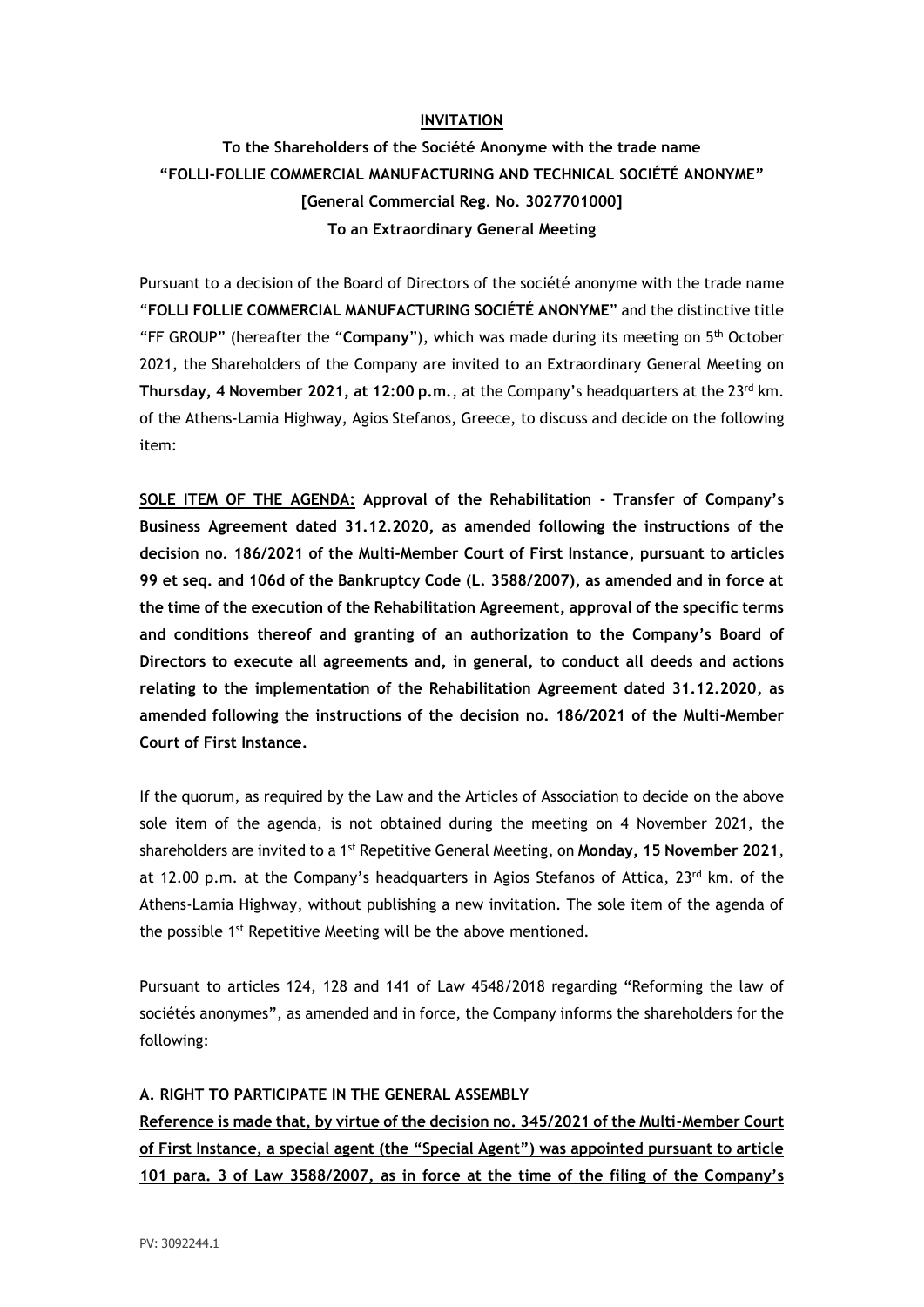**rehabilitation agreement. The Special Agent will exercise the attendance and voting rights of the shareholders referred to in the decision no. 345/2021, who represent 63.67% of the Company's share capital, in total, and who did not attend or who voted against the Rehabilitation Agreement at the Extraordinary General Assembly on 22 March 2021, in order to vote in favor of the above item of the agenda.**

**Therefore, the provisions and processes of this invitation (regarding the participation, representation etc.) do not apply to the shareholders, who are subject to the decision no. 345/2021 of the Athens Multi-Member Court of First Instance.**

Without prejudice to the above, any person appearing as shareholder in the records of the Dematerialized Securities System administered by "Hellenic Central Securities Depository S.A." (the "**HCSD**"), which is the Central Securities Depository providing registry services in the sense of para. 6 of article 124 of L. 4548/2018, is entitled to participate at the General Meeting. The status of shareholder may be evidenced by any lawful means and, in any case, based on the update received by the Company from HCSD. Shareholding status must be effective at the beginning of the fifth  $(5<sup>th</sup>)$  day prior to the date of the General Meeting, i.e. on 30.10.2021 ("**Record Date**").

The Record Date applies in the case of an adjourned or repetitive general meeting, provided that the adjourned or reiterated general meeting does not take place later than thirty (30) days from the Record Date.

Only persons with shareholding status on the respective Record Date are deemed vis-à-vis the Company to be entitled to participate and vote at the General Meeting. Shareholders who fail to comply with the deadline of para. 4 of article 128 of L. 4548/2018, i.e. who do not submit in writing the appointment of proxies or representatives to the Company at least forty eight (48) hours before the scheduled date of the General Meeting, participate at the General Meeting unless the General Meeting refuses this participation for good reason which justifies this refusal.

The exercise of these rights does not require blocking of the beneficiary's shares or compliance with any other procedure restricting the ability to sell and transfer same during the period between the Record Date and the date of the General Meeting.

## **B. PROCESS FOR EXERCISING VOTING RIGHTS BY PROXY**

A shareholder may participate in the General Meeting and vote either in person or by proxy. Each shareholder may appoint up to three (3) proxies. However, if a shareholder holds shares in the Company, which are held in more than one investor securities account, such restriction does not prevent the shareholder from appointing different proxies for the shares in each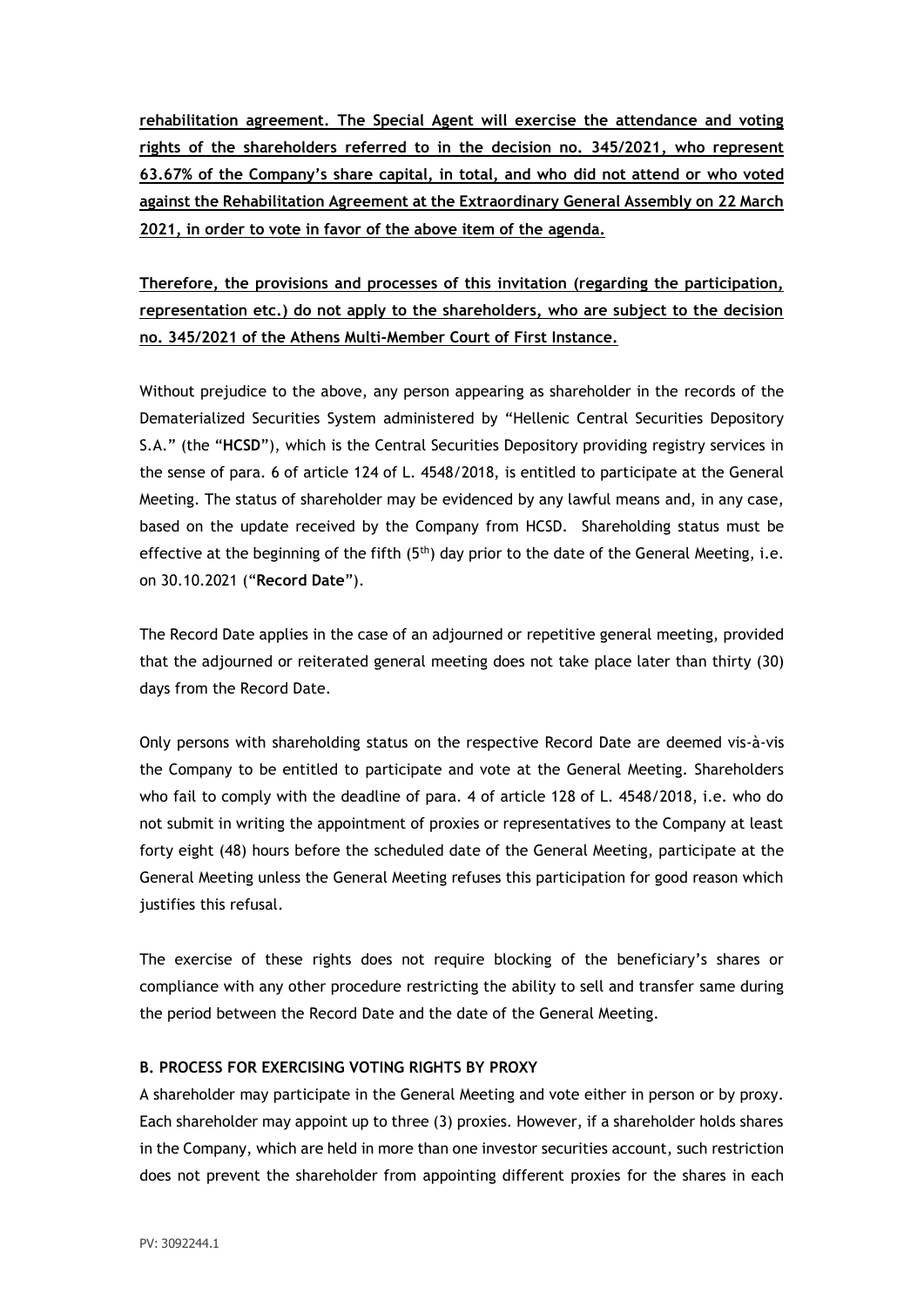investor account in relation with the General Assembly. A proxy acting on behalf of more than one shareholder may vote differently for each shareholder.

A shareholder proxy must notify to the Company, before the start of the General Meeting, any specific event which may be useful to shareholders, in order to assess the risk of the proxy serving interests other than those of the shareholder. In the sense of this paragraph, a conflict of interest may particularly arise when a proxy is:

a) a shareholder exercising control of the Company, or other legal person or entity controlled by that shareholder;

b) a member of the board of directors or generally of the management of the Company or shareholder exercising control of the Company, or other legal person or entity controlled by that shareholder, which exercises control of the Company;

c) an employee or a certified auditor of the Company or a shareholder exercising control of the Company, or other legal person or entity controlled by that shareholder, which exercises control of the Company;

d) a spouse or a first-degree relative with one of the individuals referred to under (a) through (c) above.

The appointment and revocation of a shareholder proxy and the revocation or replacement of a representative or a proxy are made in writing (as mentioned immediately below) and filed with the Company at least forty-eight (48) hours prior to the scheduled date of the General Meeting.

The form that may be used for the appointment of a proxy is available at the Company's website (<http://www.ffgroup.com/investors/shareholders/annual-general-meetings/>). Such form must be filed, filled-in and signed by the shareholder, with the Company's Investor Relations Department and Corporate Announcements Unit either by post (to the address: FF GROUP, 23rd km. of the Athens-Lamia Highway, 14565, Agios Stefanos, Greece) or by e-mail (at [ir@ffgroup.gr\)](mailto:ir@ffgroup.gr), at least **forty-eight hours (48)** prior to the date of the General Meeting. Beneficiaries are responsible for confirming the successful dispatch of the proxy form and the receipt thereof by the Company, by calling the following number: +30 210 6241141 (Mrs. Mantalena Kasidiaropoulou).

#### **C. MINORITY SHAREHOLDER RIGHTS**

Pursuant to Article 121 paragraph 4 of Law 4858/2018 regarding "Reforming the law of sociétés anonymes", we notify the Shareholders of the rights, to which (among others) they are entitled and which are provided by article 141 paragraphs 2, 3, 6 and 7 of L. 4548/2018:

**Paragraph 2 of article 141 of L. 4548/2018**: At the request of shareholders representing one twentieth (1/20) of the paid-up share capital, the company's board of directors is obliged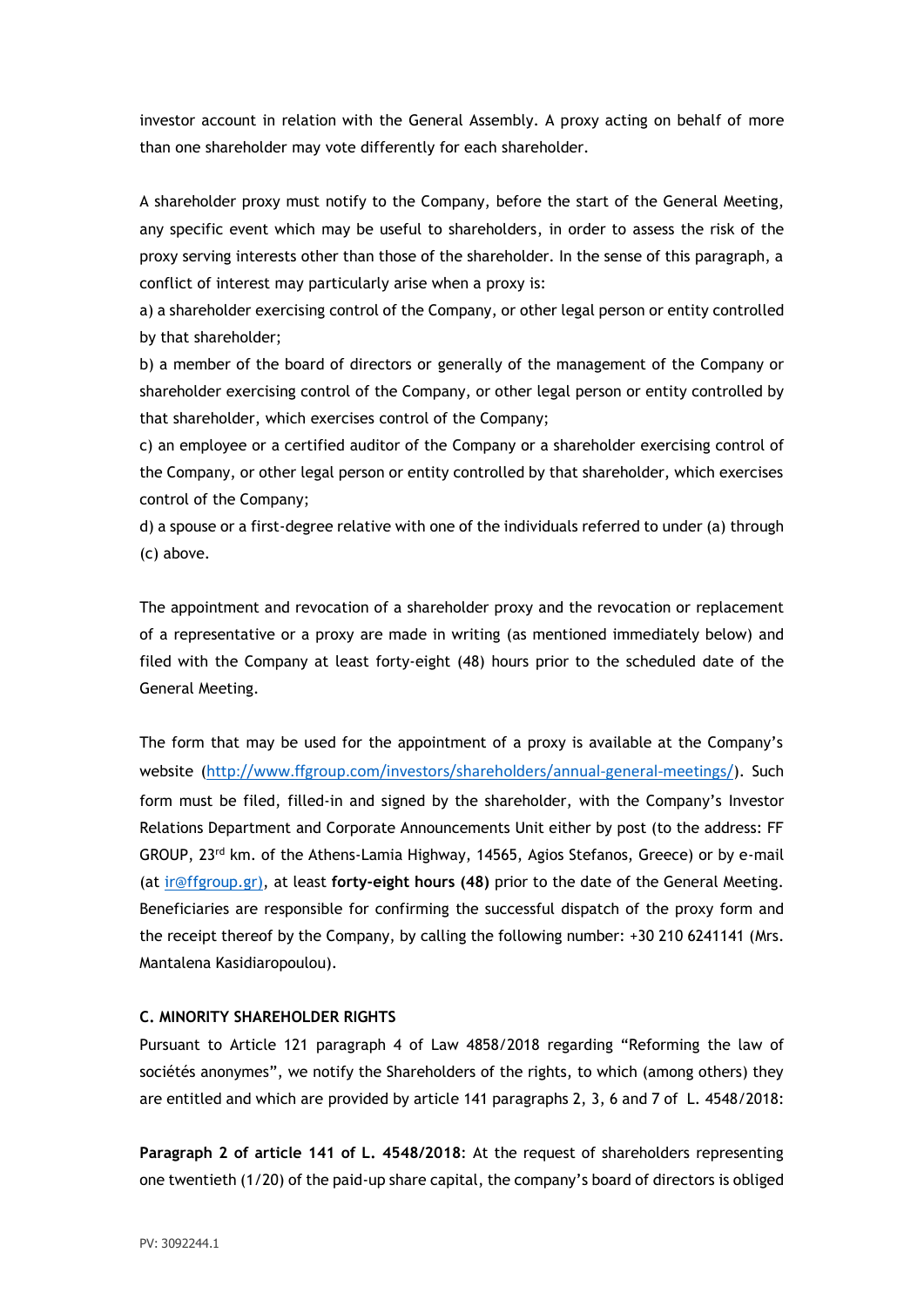to include additional items in the General Meeting's agenda, if the relevant request is received by the board of directors at least fifteen (15) days prior to the General Meeting, i.e. by 20 October 2021. The request for including additional items in the agenda is accompanied by a justification or a draft decision to be approved by the General Meeting, and the revised agenda is published in the same manner as the previous agenda thirteen (13) days prior to the date of the General Meeting and is also made available to the shareholders at the Company's website, along with the justification or draft decision submitted by the shareholders in accordance with article 123 paragraph 4 of law 4548/2018, as amended and in force. If these items are not published, the requesting shareholders are entitled to request the adjournment of the General Meeting, pursuant to article 141 para. 5 of law 4548/2018, as amended and in force, and to proceed with the publication themselves, as provided in the second sentence of this paragraph, at the expense of the Company.

**Paragraph 3 of article 141 of L. 4548/2018:** Shareholders representing one twentieth (1/20) of the paid-up share capital, are entitled to submit draft decisions on items included either on the original or any revised agenda of the General Meeting. The relevant request should be received by the Board of Directors at least seven (7) days prior to the date of General Meeting, i.e. by 27 October 2021 *(given that 28 October 2021 is a non-working day)*, and the draft decisions become available to the shareholders in accordance with article 123 paragraph 3 of law 4548/2018, as amended and in force**,** at least six (6) days prior to the date of General Meeting, i.e. by 29 October 2021.

**Paragraph 6 of article 141 of L. 4548/2018:** At the request of any shareholder, submitted to the Company at least five (5) full days prior to the General Meeting, i.e. by 29 October 2021 *(given that 30 October 2021 is a non-working day)*, the Board of Directors shall provide the General Meeting with information relating to the Company's corporate affairs, to the extent such information is relevant to the items of the agenda.<sup>1</sup> There is no obligation to provide information, when the relevant information is already available on the Company's website, in particular in the form of questions and answers. In such cases, the Board of Directors may refuse to provide the information for sufficient due reason, to be recorded in the minutes. Such a reason may be, as applicable, the representation of the requesting shareholders in the Board of Directors, in accordance with Articles 79 or 80 of law 4548/2018, as amended and in force. The Board of Directors may answer once to shareholder requests having the same content.

<sup>1</sup> Additionally at the request of shareholders representing one twentieth (1/20) of the paid-up share capital, the Board of Directors is obliged to announce to the General Meeting, **if it is the ordinary annual one** *(and, hence, such right is not applicable in this case)*, the amounts that were paid to each member of the Board of Directors or to the managers of the Company during the last two years, as well as any benefit to such persons for whichever cause or any contract of the Company with them.